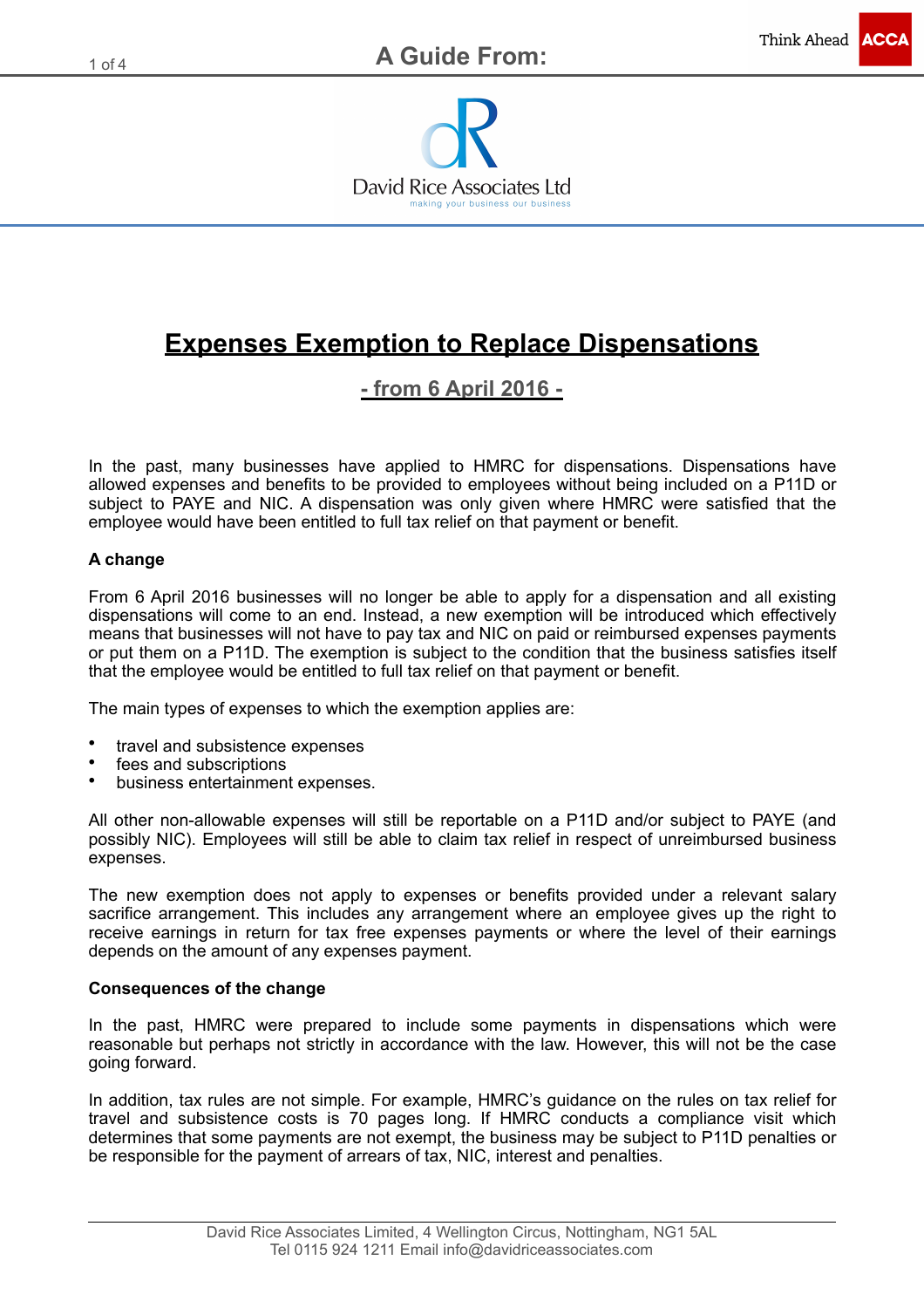### **Scale rates**

As part of these changes, a second option is introduced, which allows amounts based on scale rates to be paid or reimbursed, instead of the employee's actual costs. The rates that can be used are either HMRC approved figures or figures specifically agreed with HMRC in writing.

We have attached an appendix of the HMRC approved figures. These only cover meals purchased by an employee in the course of business travel. If the business wants to pay bespoke rates for other types of expense, it can apply to HMRC. HMRC have issued a specific form:

**[www.gov.uk/government/publications/paye-employer-expenses-and-benefits-exemption](http://www.gov.uk/government/publications/paye-employer-expenses-and-benefits-exemption)**

Authorised mileage allowance payments (AMAPs) are scale amounts that employers can pay to employees using their own vehicle for business travel. For cars and vans, the scale rate is 45p per mile for up to 10,000 miles in the tax year and 25p per mile above this. AMAPs are a separate statutory regime and therefore do not come within the new exemption regime.

### **Important points to note about scale rates**

Employers must operate a system for checking that the employee is incurring and paying amounts in respect of expenses of the same kind and that tax relief would be allowed. HMRC have issued guidance on what checking systems they will expect employers to operate and these are also attached as an appendix.

### **What to do now**

The new system means that you may have to change what you have been paying or reimbursing your staff and/or apply to HMRC for new rates. The changes are not simple, so we suggest you review your dispensation as soon as possible and contact us if you are unsure as to how the new rules will affect you.

If you would like to discuss any of these changes or would like help with applying to HMRC for new scale rates, please do not hesitate to contact us.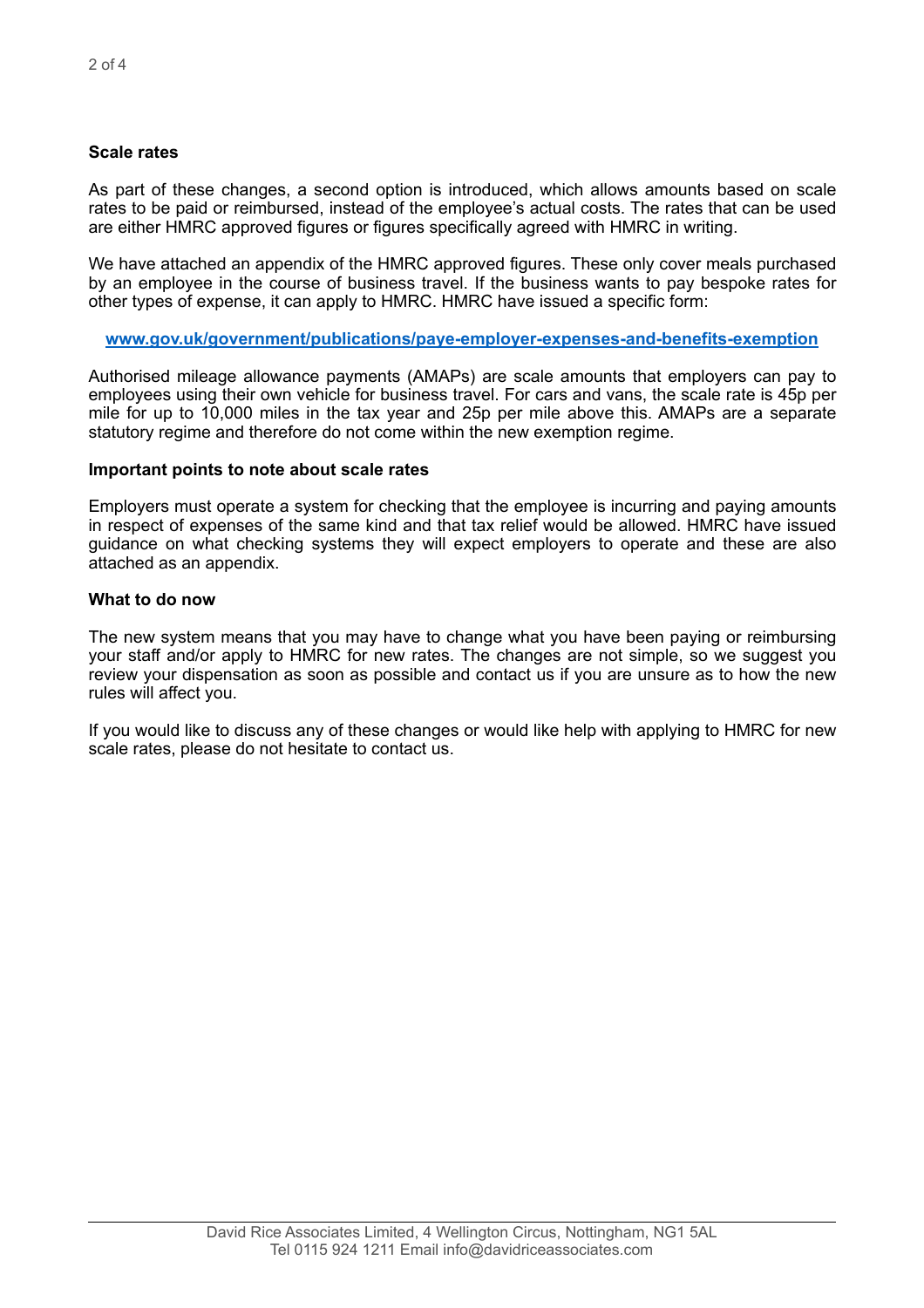## **- Appendix -**

### **Appendix 1 Approved scale rates**

Meals purchased by the employee in the course of qualifying travel can be reimbursed as a round sum as follows:

- one meal allowance per day paid in respect of one instance of qualifying travel, the amount of which does not exceed:
	- a £5 where the duration of the qualifying travel in that day is 5 hours or more;
	- b £10 where the duration of the qualifying travel in that day is 10 hours or more; or
	- c £25 where the duration of the qualifying travel in that day is 15 hours or more and is ongoing at 8pm.

or:

• an additional meal allowance not exceeding £10 per day paid where a meal allowance in subparagraph (a) or (b) is paid and the qualifying travel in respect of which that allowance is paid is on-going at 8pm.

'Qualifying travel' means travel for which tax relief is available.

More guidance is at:

**<https://www.gov.uk/hmrc-internal-manuals/employment-income-manual/eim30240>**

### **Appendix 2 HMRC guidance of checking systems**

The following are extracts from HMRC guidance.

Where an employer applies a checking system that fits one of the following models HMRC will accept that the requirements of the exemption are met.

Checking systems may vary depending on the size of the employer's workforce and the proportion of that workforce who travel regularly in the performance of their duties. Employers will need to be able to demonstrate that the system that they use checks a representative sample of their employees' travel claims sufficiently frequently to allow them certainty that their processes are working, that they only pay claims on qualifying occasions, and that the amount that they pay reasonably reflects the costs that employees are actually incurring.

These models are not prescriptive and employers may choose to put a different system in place. Alternative systems which demonstrate that payments are only made to employees which would be eligible for a deduction, and that employees are actually incurring an expense will still meet the requirements of the exemption.